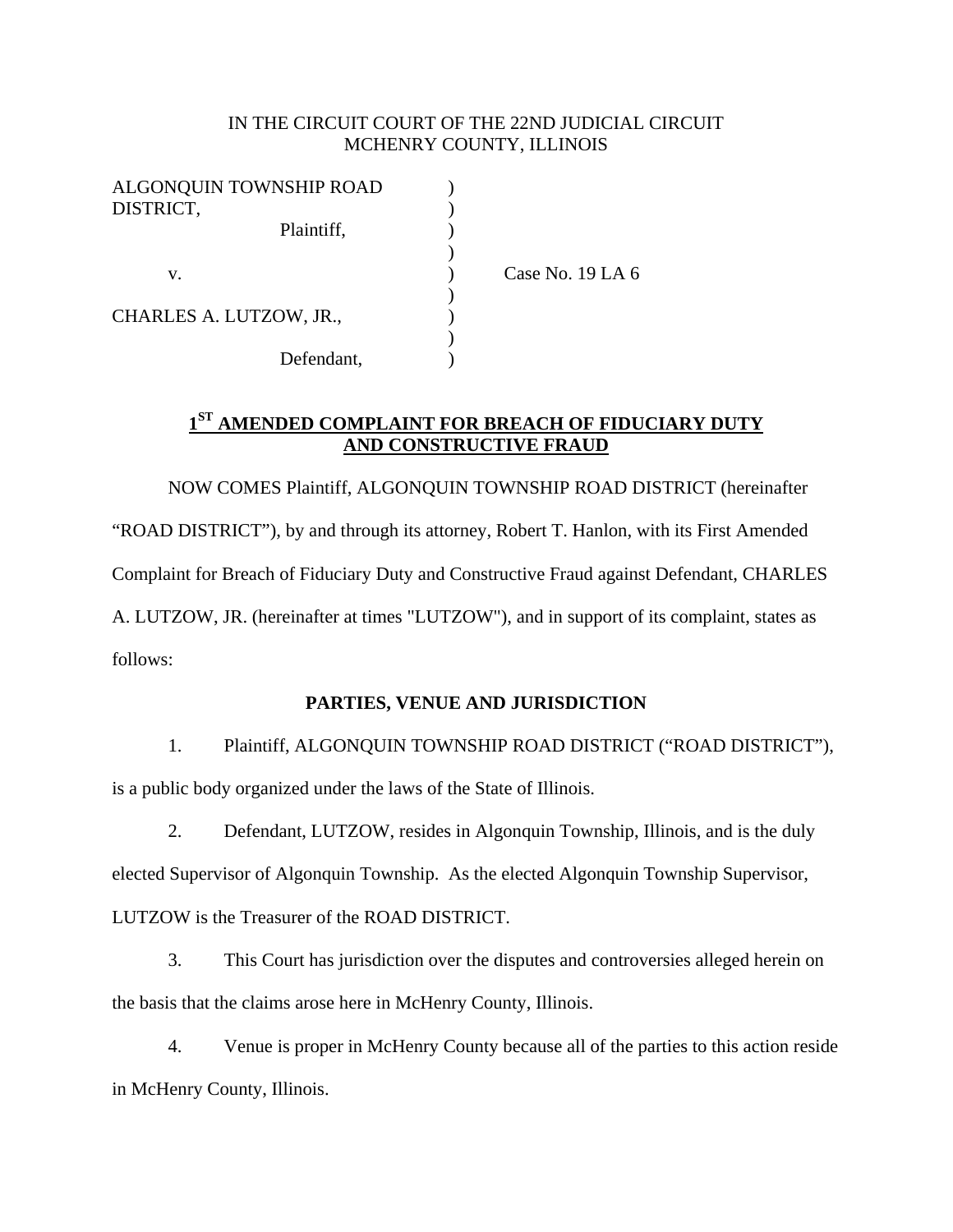#### **SHORT STATEMENT OF THE CASE/INTRODUCTION**

5. This complaint contains two counts. Those counts are summarized as follows: Count I is for Breach of Fiduciary Duty; and Count II is a claim sounding in Constructive Fraud. Both counts are pled in the alternative to each other. Each count seeks return of ROAD DISTRICT monies that Defendant Charles Lutzow placed into accounts in the name of a separate public body, Algonquin Township, over which he has control and because of the Defendants action in placing Road District Money into the account of the Township the Road District suffered a pecuniary loss.

### **FACTS APPLICABLE TO ALL COUNTS**

6. In May 2017, LUTZOW was sworn in as Algonquin Township Supervisor, which in turn, by statute, made LUTZOW the Treasurer of the ROAD DISTRICT.

7. Upon information and belief, at a time unknown but believed to be in 2017, LUTZOW transferred the monies of the ROAD DISTRICT from Fifth Third Bank, under his official title as Treasurer of the ROAD DISTRICT, to American Community Bank and Trust, but did not put those monies into an account in the name of the ROAD DISTRICT, but rather identified the depositor as Algonquin Township.

8. Upon information and belief as part of LUTZOW'S actions in moving ROAD DISTRICT monies to American Community Bank and Trust, LUTZOW opened at least one account with ROAD DISTRICT monies, but did not title the account in the name of the ROAD DISTRICT but rather listed the named depositor as Algonquin Township.

9. Upon information and belief as it relates to each account opened by LUTZOW at American Community Bank and Trust, LUTZOW executed a sworn statement identifying the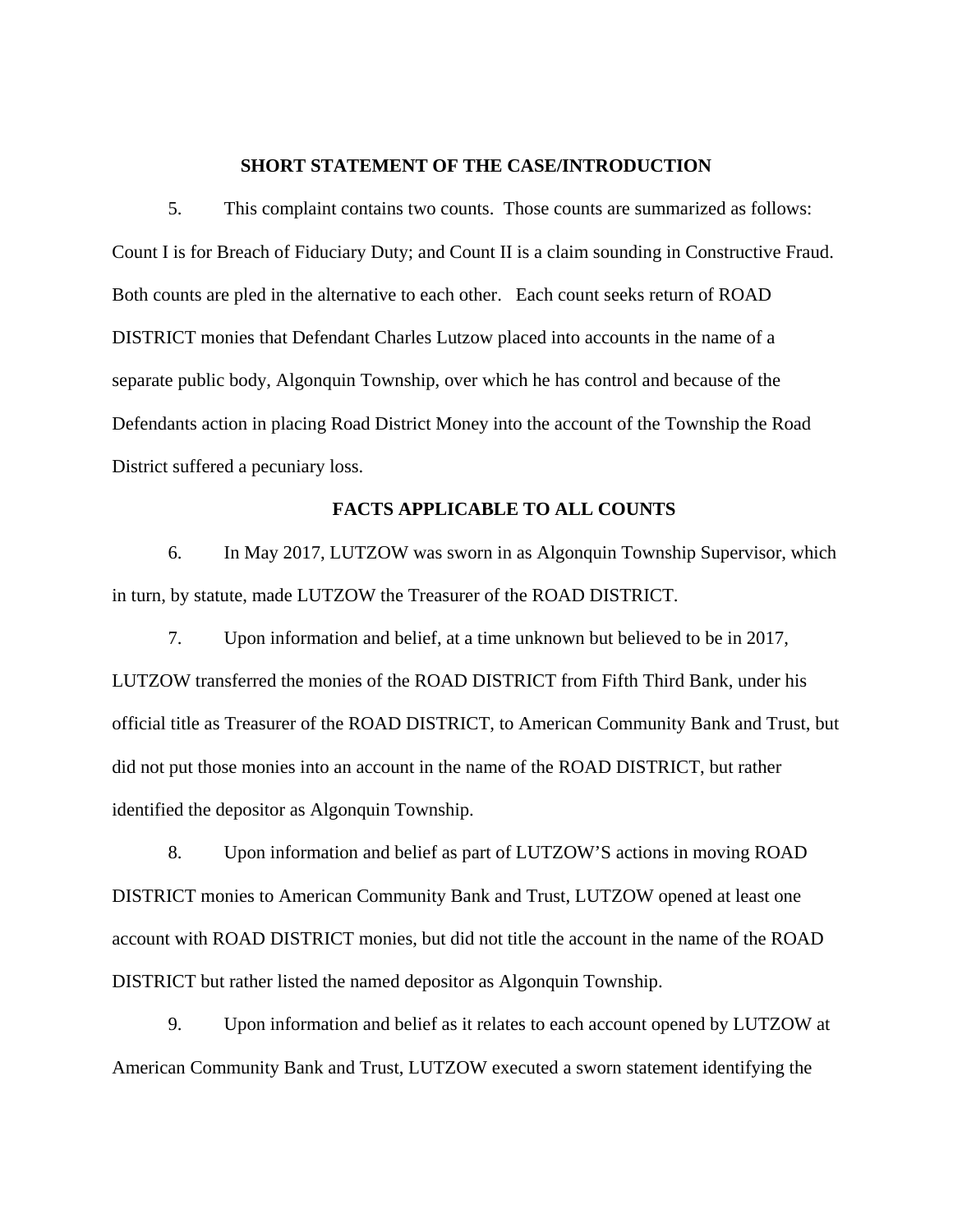depositor as "Algonquin Township" when it should have been identified as "Algonquin Township Road District".

10. The ROAD DISTRICT'S funds deposited into the accounts at American Community Bank are the lawful property of the ROAD DISTRICT, not another unit of government.

11. Since service of the complaint in this case, Defendant Lutzow has not returned the monies belonging to Algonquin Township Road District but has left monies in the name of a separate unit of government, Algonquin Township.

12. LUTZOW has the power to return the monies of the ROAD DISTRICT to the ROAD DISTRICT but has failed to do so.

13. Upon in formation and belief, more than one million dollars of ROAD DISTRICT funds are in accounts of Algonquin Township.

14. LUTZOW is a principal at CAL Financial Group Inc./DBA CAL Business Transitions and CAL Financial Inc., where LUTZOW is responsible for the custody and control of numerous financial accounts and is particularly aware of the need to title accounts in the name of the entity that actually owns the accounts.

15. In December of 2018, a Citation to Discover Assets was served upon American Community Bank and Trust by a creditor of the ROAD DISTRICT. After service of the Citation, American Community Bank and Trust responded that the ROAD DISTRICT had no accounts at that institution.

16. As a direct and proximate cause of the fact that the Defendant placed the funds of the Road District into accounts of the Township, a separate unit of government, the Road District was denied the use of its funds to satisfy the judgment granted against it. Additional judgments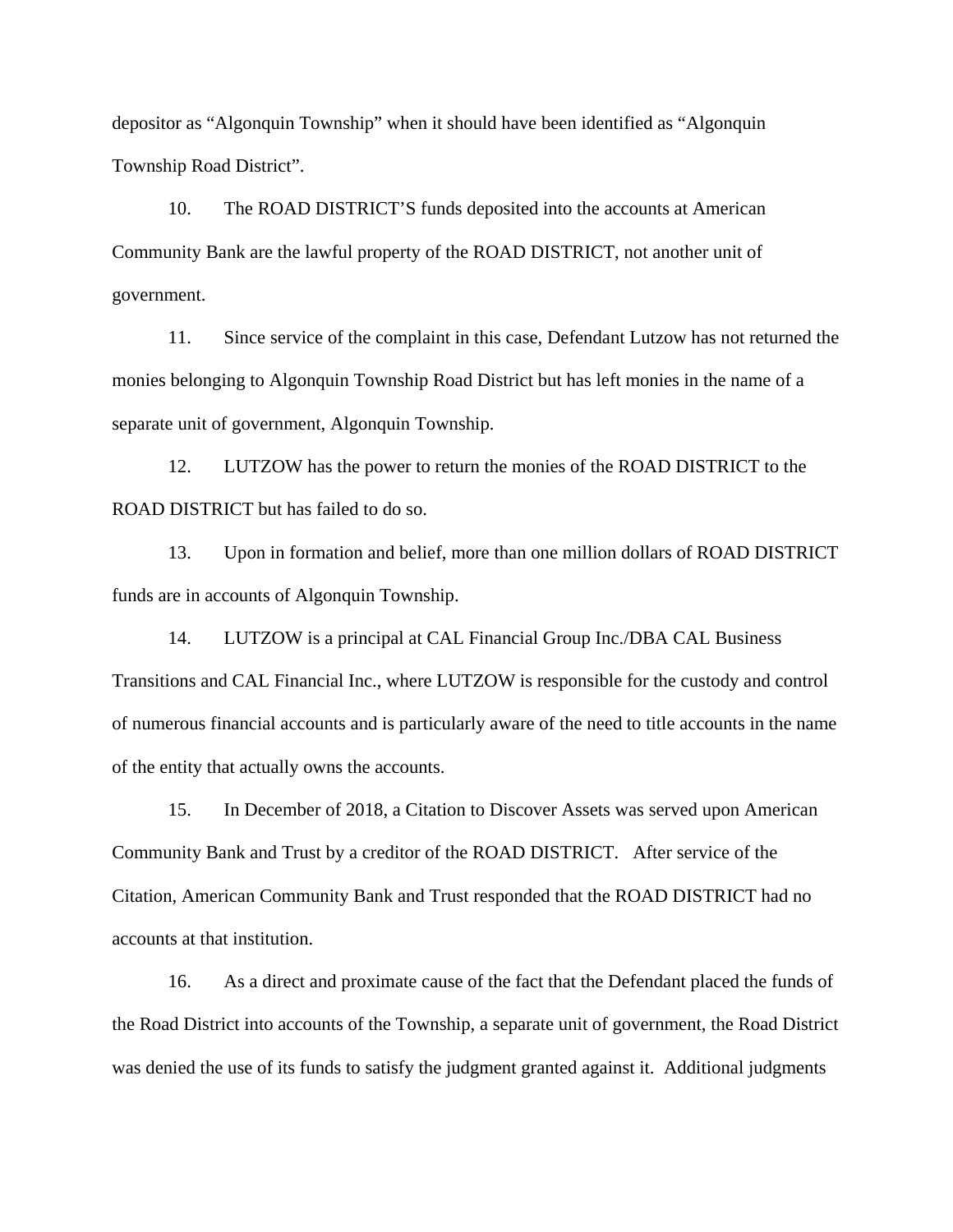have been granted against the Road District and a possibility exists that additional judgments could enter against the Road District.

## **COUNT I BREACH OF FIDUCIARY DUTY**

17. Plaintiff incorporates the allegations of paragraphs 1-16 above in this Count I as if fully restated herein.

18. When a principal-agent relationship is present, a fiduciary relationship arises as a matter of law. *State Security Insurance Co. v. Frank B. Hall and Co.,* 258 Ill.App.3d 588, 595, 196 Ill.Dec. 775, 630 N.E.2d 940 (1994).

19. LUTZOW was an agent of the ROAD DISTRICT at all times relevant to this complaint.

20. The agency of LUTZOW to the ROAD DISTRICT arose by virtue of his position as the Treasurer of the ROAD DISTRICT.

21. A claim for breach of fiduciary duty must allege two elements: (1) a fiduciary relationship, and (2) a breach of the duties imposed as a matter of law as a result of that relationship. *Miller v. Harris*, 2<sup>nd</sup> Dist. (2013) 985 N.E.2d 671, 368 Ill.Dec. 864. Here, Plaintiff has alleged the existence of a fiduciary relationship by virtue of LUTZOW serving as the Treasurer to the ROAD DISTRICT. The breach of each of his fiduciary duties arose by placing funds belonging to the ROAD DISTRICT into accounts not titled in the name of the ROAD DISTRICT.

22. As a direct and proximate cause of the breach of the fiduciary duty detailed above, the ROAD DISTRICT suffered an injury in that its funds are no longer in the name of the ROAD DISTRICT and tha tit was not able to satisfy a judgment taken against it.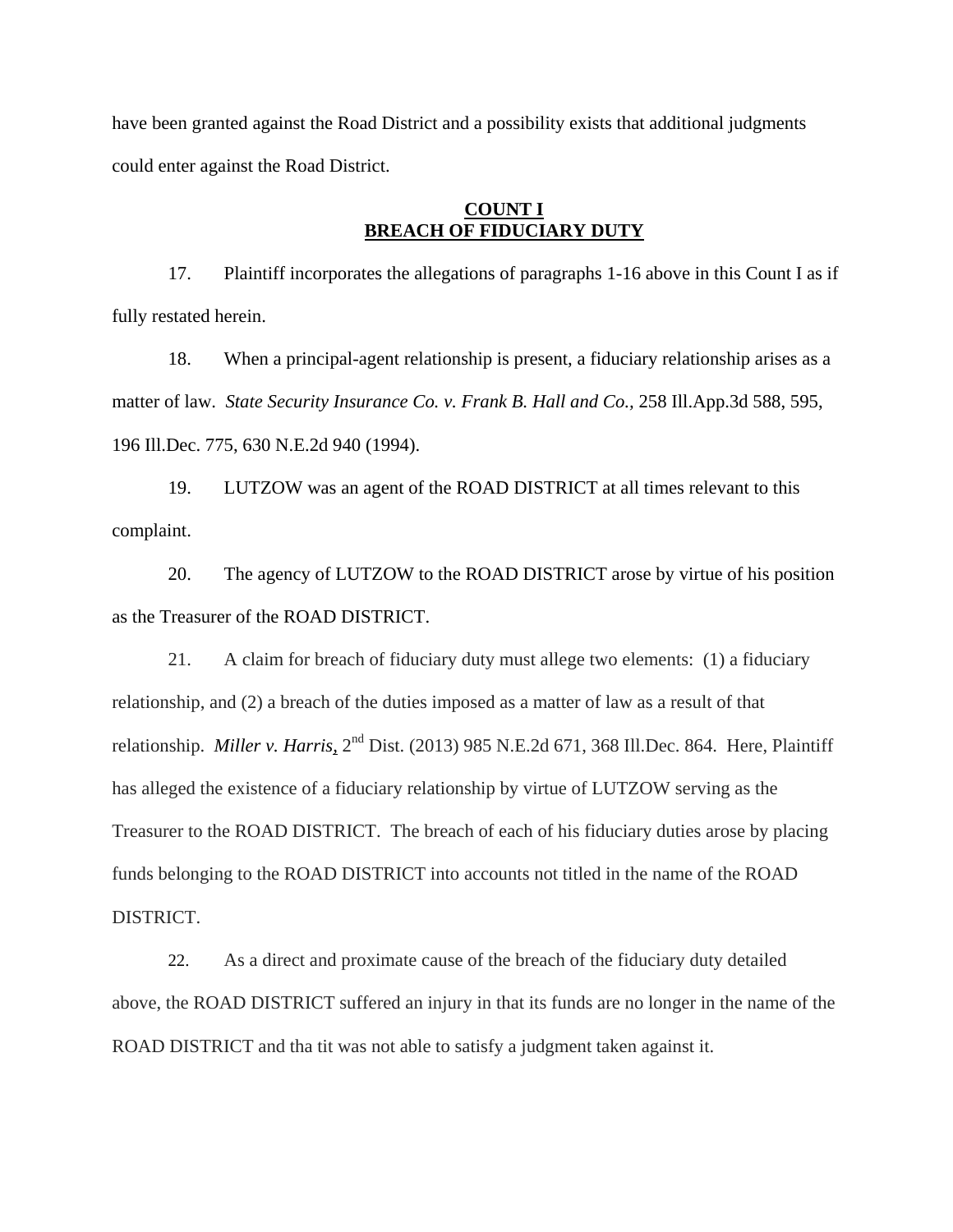23. Pursuant to a settlement agreement, the Judgment amount grew by \$5,000 per month because the funds were not properly titled in the name of the road district. Additional judgments have been taken against the Road District and Defendant has failed to pay on the judgments thereby necessitating that the judgments be subject to citation and collection which may not be satisfied.

# WHEREFORE, Plaintiff, ALGONQUIN TOWNSHIP ROAD DISTRICT, prays that this

Honorable Court grant the following relief:

- A) Enter judgment for compensatory damages against Defendant, CHARLES LUTZOW, JR., in an amount not less than \$1,000,000 or such other or higher amount as determined at the trial of this case;
- B) Order Defendant, CHARLES LUTZOW, JR., to cause all funds of the ALGONQUIN TOWNSHIP ROAD DISTRICT to be returned to an account of the ALGONQUIN TOWNSHIP ROAD DISTRICT in the name of the ALGONQUIN TOWNSHIP ROAD DISTRICT; and
- C) For such other and further relief as this Court deems just and equitable.

## **COUNT II CONSTRUCTIVE FRAUD**

24. Plaintiff incorporates the allegations of paragraphs 1-23 above in this Count II as if fully restated herein.

25. To state a cause of action based on constructive fraud, "the facts constituting the alleged fraud must be set forth in the complaint." *Pfendler v. Anshe Emet Day School,* 81 Ill.App.3d 818, 822, 37 Ill.Dec. 1, 401 N.E.2d 1094 (1980). "The focus of the inquiry is on the nature of the liability and not on the nature of the relief sought." *Armstrong v. Guigler,* 174 Ill.2d 281, 291, 220 Ill.Dec. 378, 673 N.E.2d 290 (1996). Where there is a breach of a legal or equitable duty arising out of a fiduciary relationship, a presumption of constructive fraud arises. *Vermeil,* 176 Ill.App.3d at 564, 126 Ill.Dec. 603, 532 N.E.2d 288.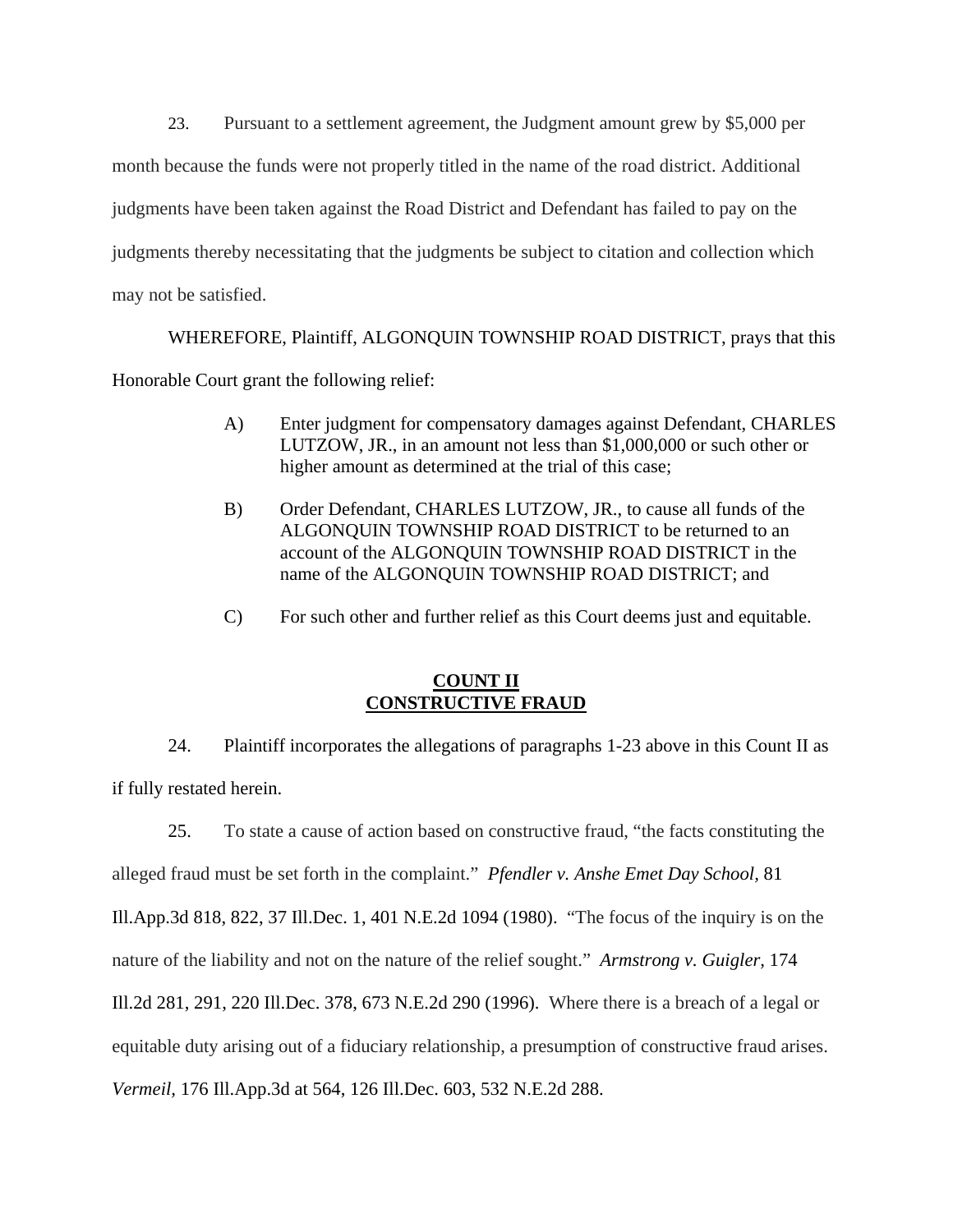26. LUTZOW had a legal duty to maintain the accounts of the ROAD DISTRICT in the name of the ROAD DISTRICT, but failed to do so and placed money belonging to the Road District in the name of Algonquin Township.

27. LUTZOW'S legal duty to maintain the accounts of the ROAD DISTRICT in the name of the ROAD DISTRICT, arose from a fiduciary relationship with Plaintiff as its treasurer.

28. By depositing Road District monies into an account in the name of Algonquin Township, a separate unit of government, the Road district was deprived of the use of its money to satisfy judgments taken against it.

29. Because Charles Lutzow placed the Road District's money into an account in the name of the Township, as opposed to the Road District, the Plaintiff suffered a pecuniary injury of more than \$5,000 per month that the Road District's money was unavailable to the Road District causing additional injury to the Road District.

 WHEREFORE, Plaintiff, ALGONQUIN TOWNSHIP ROAD DISTRICT, prays that this Honorable Court grant the following relief:

- A) Enter judgment for compensatory damages against Defendant, CHARLES LUTZOW, JR., in an amount not less than \$1,000,000 or such other or higher amount as determined at the trial of this case;
- B) Order Defendant, CHARLES LUTZOW, JR., to cause all funds belonging to ALGONQUIN TOWNSHIP ROAD DISTRICT to be returned to an account of the ALGONQUIN TOWNSHIP ROAD DISTRICT in the name of the ALGONQUIN TOWNSHIP ROAD DISTRICT; and
- C) For such other and further relief as this Court deems just and equitable.

Respectfully submitted,

 By: /s/*Robert T. Hanlon* Robert T. Hanlon, One of Plaintiff's Attorneys